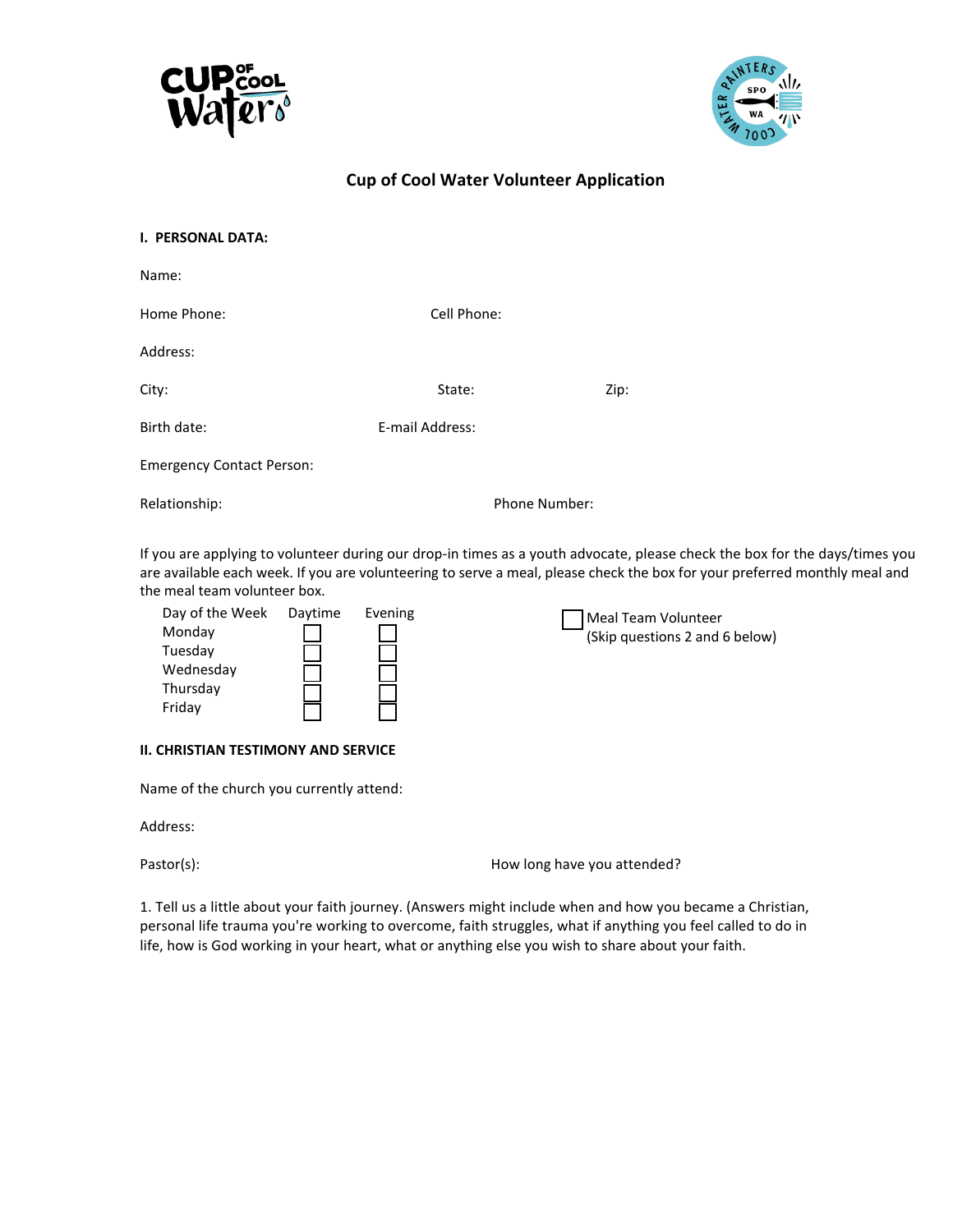## **Cup of Cool Water Volunteer Application**

(continued)

#### **III. GENERAL**

2. From whom do you receive the bulk of your emotional and spiritual support?

3. What is your understanding of the purpose and goals of Cup of Cool Water?

4. Describe your understanding of the relationship between ministry and social services.

5. Describe how you interact and relate to someone in your life who is actively involved in behaviors that are harmful to themselves.

6. What do you feel you can offer to the CCW ministry team or to the youth we serve?